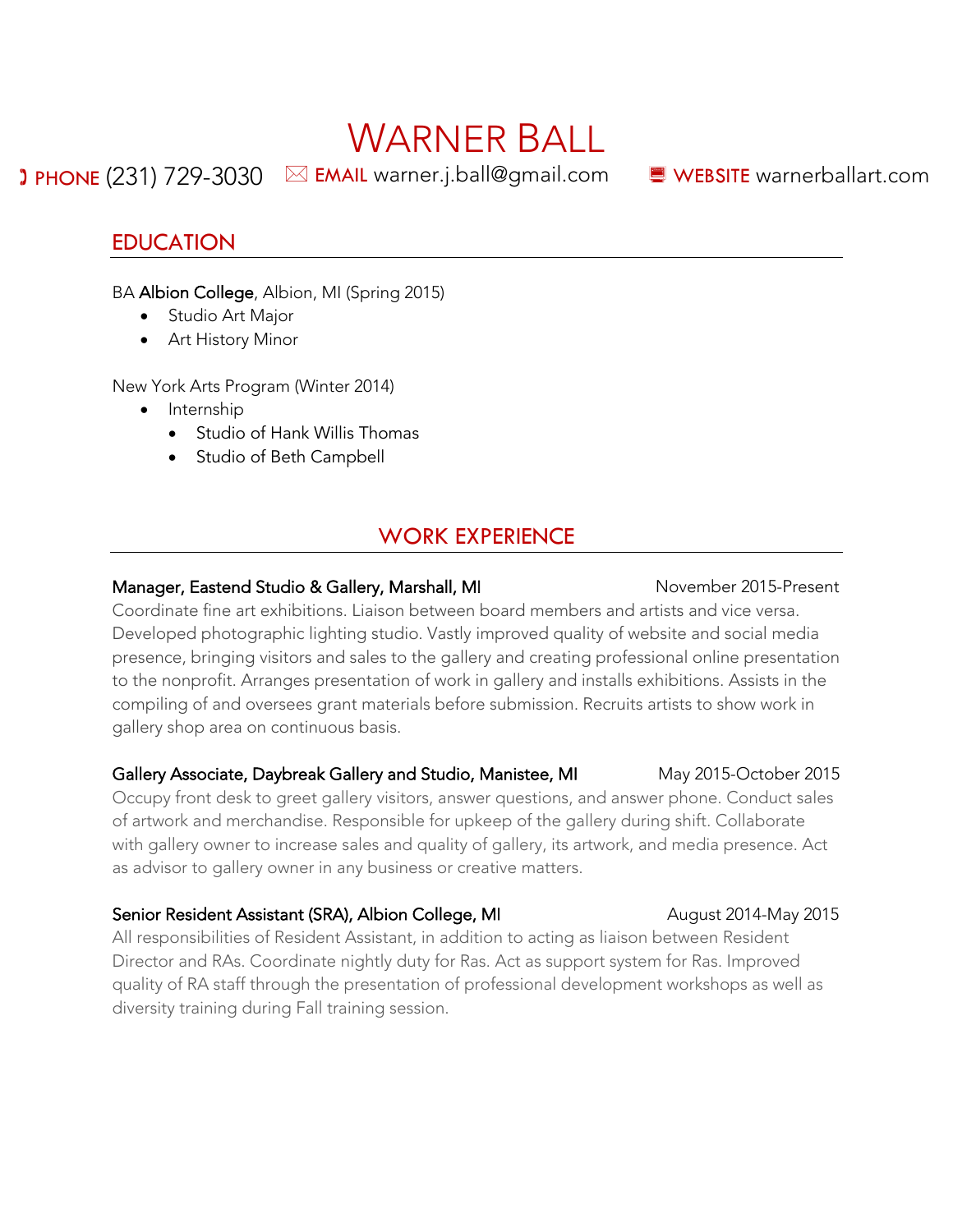## EXHIBITIONS (group)

Small Colleges Show 2013 (3<sup>rd</sup> Place) Olivet, MI

Right as Rain 2013 Daybreak Gallery and Studio – Manistee, MI

New York Arts Program Group Show 2014 305 West 29th Street – New York, NY

Paradise Waiting 2014 Daybreak Gallery and Studio – Manistee, MI

Medium Variations 2015 Dickinson Gallery – Albion College, Albion, MI

Sustainability Summit 2015 Bobbitt Visual Arts Center – Albion College, Albion, MI

Who Figured 2015 Munro Gallery – Albion College, Albion, MI

### Onward and Upward 2015 Daybreak Gallery and Studio – Manistee, MI

Homage to Tradition 2017

EastEnd Studio & Gallery – Marshall, MI

### 3<sup>rd</sup> Annual Art and Flowers Show 2017

Wellington Contemporary – Fayetteville, NC

# Private/Personal: An LGBT Fine Art Exhibition 2017

Eastend Studio & Gallery – Marshall, MI

CTAC 2018 Juried Photography Exhibition 2018 Crooked Tree Arts Center – Petoskey, MI

90<sup>th</sup> Regional Exhibit 2018 Muskegon Museum of Art – Muskegon, MI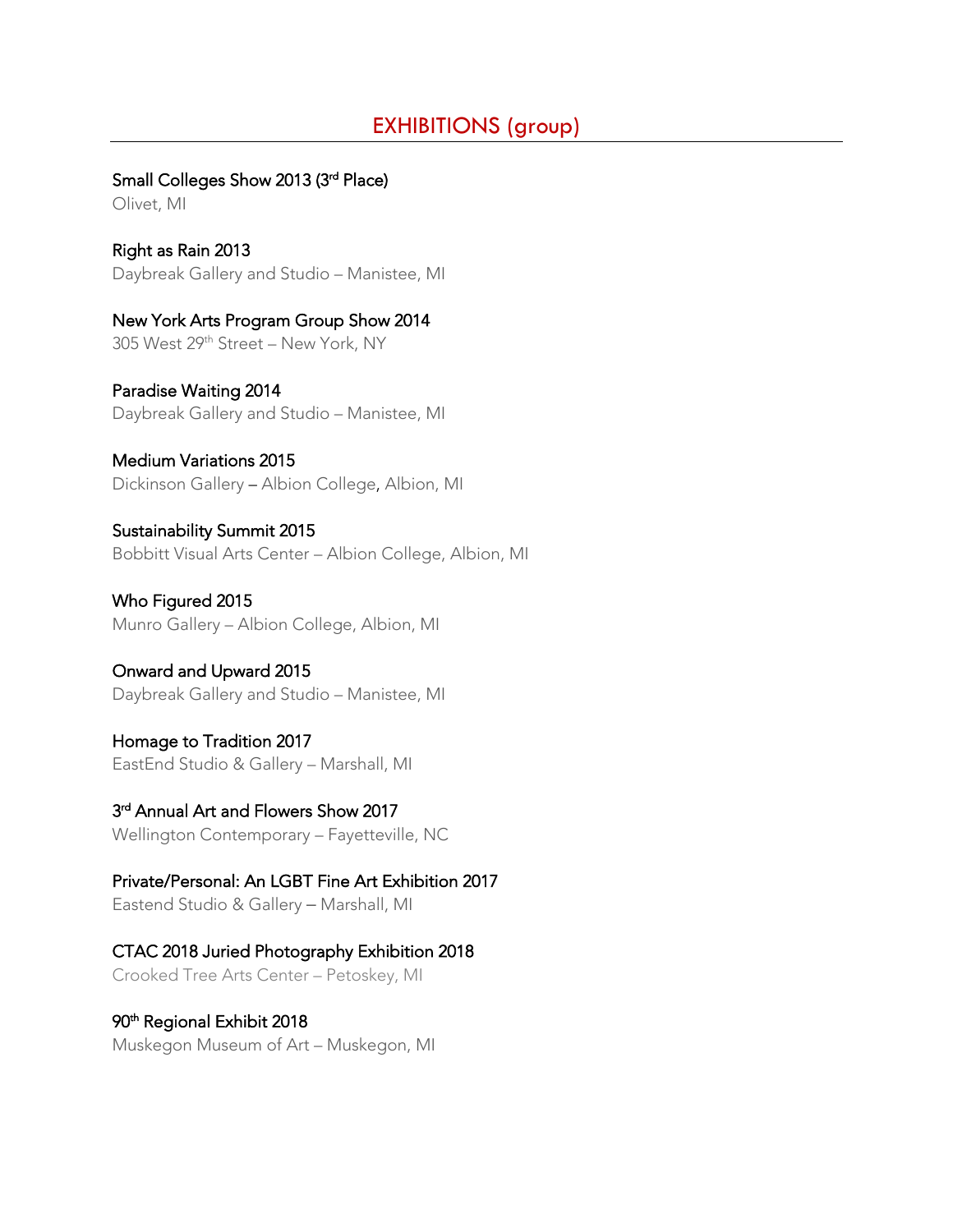Art Through the Lens: International Juried Exhibition 2018

Yeiser Art Center – Paducah, KY

National Juried Competition 2018 (1st Place in Sculpture Category) The Center for Contemporary Arts – Abilene, TX

February Open Theme 2019 J. Mane Gallery - (online only)

The Art of Photography 2019 Prairie Village Arts Council – Prairie Village, KS

# EXHIBITIONS (solo)

Outfront Kalamazoo Artist of the Month 2019 Outfront Kalamazoo Offices – Kalamazoo, MI

# CURATORIAL EXPERIENCE

Albion Anagama 2016 Eastend Studio & Gallery – Marshall, MI

People & Places (Solo Exhibition of Cynthia Steffel) 2016 Eastend Studio & gallery – Marshall, MI

For the Birds 2016 Eastend Studio & Gallery – Marshall, MI

Homage to Tradition 2017 Eastend Studio & Gallery – Marshall, MI

Pain is Beauty (Solo Exhibition of Inja Cho) 2017 Eastend Studio & Gallery – Marshall, MI

Heat and Pressure (Solo Exhibition of April Wagner) 2017 Eastend Studio & Gallery – Marshall, MI

2<sup>nd</sup> Annual Flower Show 2017